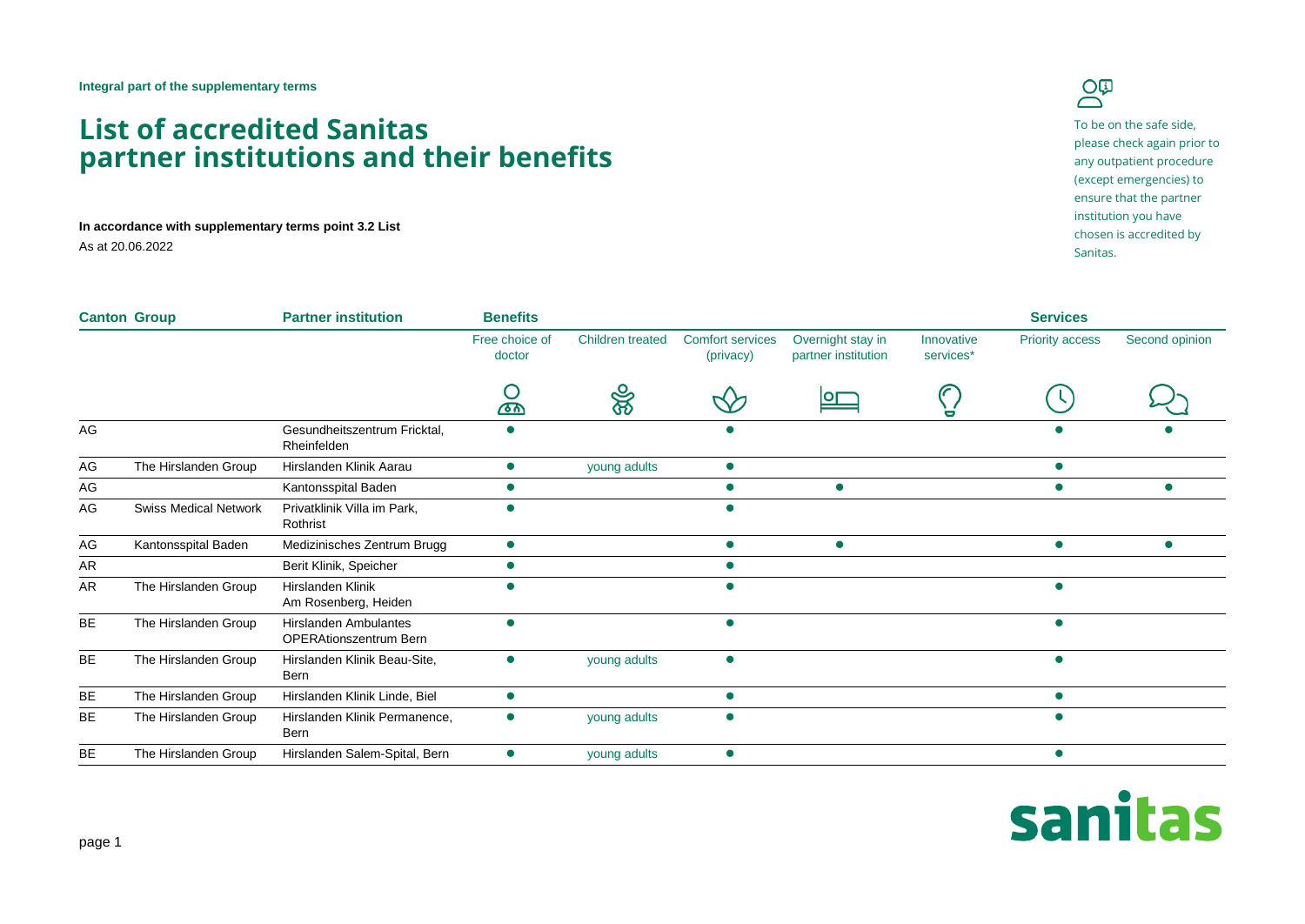| <b>Canton Group</b> | <b>Partner institution</b>   |                                                                | <b>Benefits</b>          |                              |                                      |                                          | <b>Services</b>         |                 |                |
|---------------------|------------------------------|----------------------------------------------------------------|--------------------------|------------------------------|--------------------------------------|------------------------------------------|-------------------------|-----------------|----------------|
|                     |                              |                                                                | Free choice of<br>doctor | Children treated             | <b>Comfort services</b><br>(privacy) | Overnight stay in<br>partner institution | Innovative<br>services* | Priority access | Second opinion |
|                     |                              |                                                                | Ő                        | ఞ్య                          |                                      | lor                                      |                         |                 |                |
| BE                  | <b>Swiss Medical Network</b> | Privatklinik Siloah, Gümligen                                  | $\bullet$                |                              |                                      |                                          |                         |                 |                |
| BE                  |                              | Siloah, Gümligen                                               | $\bullet$                |                              | $\bullet$                            | $\bullet$                                |                         | $\bullet$       |                |
| BE                  |                              | Spitalzentrum Biel                                             | $\bullet$                | from 16 years                | $\bullet$                            |                                          |                         | $\bullet$       |                |
| BE                  |                              | <b>SRO Spital Region</b><br>Oberaargau, Langenthal             | $\bullet$                | no restriction               | $\bullet$                            | $\bullet$                                |                         |                 |                |
| $\mathsf{BL}$       |                              | Ergolz-Klinik, Liestal                                         | $\bullet$                |                              | $\bullet$                            | $\bullet$                                |                         |                 |                |
| <b>BL</b>           | The Hirslanden Group         | Hirslanden Klinik Birshof,<br>Münchenstein                     | $\bullet$                | young adults                 | $\bullet$                            |                                          |                         | ▲               |                |
| <b>BL</b>           |                              | Praxisklinik Rennbahn,<br>Muttenz                              | $\bullet$                | from 12 years                | $\bullet$                            | $\bullet$                                |                         |                 |                |
| BS                  |                              | Bethesda Spital, Basel                                         | $\bullet$                | from 3/4 years               | $\bullet$                            | $\bullet$                                |                         | $\bullet$       | $\bullet$      |
| BS                  |                              | Merian Iselin Klinik, Basel                                    | $\bullet$                | from 12 years                | $\bullet$                            | $\bullet$                                |                         |                 |                |
| <b>GE</b>           |                              | Clinique de la Plaine<br>Genève                                | $\bullet$                | from 5 years and<br>$>30$ kg | $\bullet$                            | $\bullet$                                |                         | $\blacksquare$  |                |
| GR                  |                              | Kantonsspital Graubünden,<br>Chur                              | $\bullet$                |                              | $\bullet$                            |                                          |                         |                 |                |
| LU                  | The Hirslanden Group         | Hirslanden Klinik St. Anna,<br>Meggen                          | $\bullet$                |                              | $\bullet$                            |                                          |                         |                 |                |
| LU                  | The Hirslanden Group         | Hirslanden Klinik St. Anna,<br>Luzern                          | $\bullet$                |                              | $\bullet$                            |                                          |                         |                 |                |
| LU                  | Hirslanden-Grupppe           | Hirslanden St. Anna am<br>Bahnhof, Luzern<br>(amb. OP-Zentrum) | $\bullet$                |                              | $\bullet$                            |                                          |                         | $\bullet$       |                |
| $\sf NE$            |                              | Clinique Volta<br>La Chaux-de-Fonds                            |                          | from 1 year and<br>$>10$ kg  | $\bullet$                            | $\bullet$                                |                         |                 |                |
| SG                  | The Hirslanden Group         | Hirslanden Ambulantes<br>OPERAtionszentrum<br>St. Gallen       |                          |                              |                                      |                                          |                         |                 |                |
| SG                  | The Hirslanden Group         | Hirslanden Klinik<br>Stephanshorn, St. Gallen                  | $\bullet$                |                              | $\bullet$                            |                                          |                         |                 |                |
| SG                  |                              | Thurklinik, Niederuzwil                                        | $\bullet$                | from 3 years                 | $\bullet$                            | $\bullet$                                |                         | $\bullet$       |                |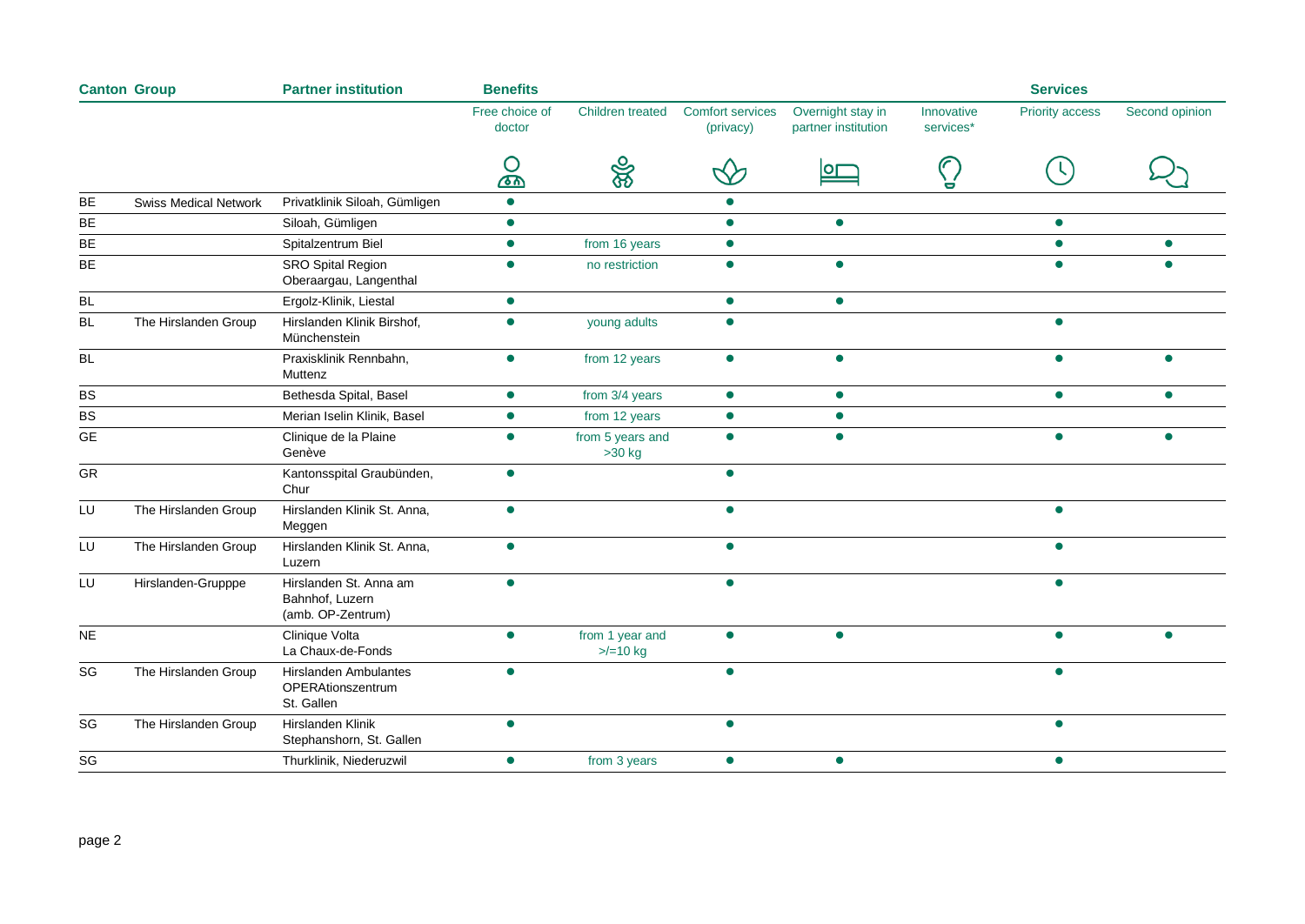| <b>Canton Group</b> |                              | <b>Partner institution</b>                             | <b>Benefits</b>          |                         |                                      |                                          |                         | <b>Services</b>        |                |
|---------------------|------------------------------|--------------------------------------------------------|--------------------------|-------------------------|--------------------------------------|------------------------------------------|-------------------------|------------------------|----------------|
|                     |                              |                                                        | Free choice of<br>doctor | <b>Children treated</b> | <b>Comfort services</b><br>(privacy) | Overnight stay in<br>partner institution | Innovative<br>services* | <b>Priority access</b> | Second opinion |
|                     |                              |                                                        |                          | ₩                       |                                      |                                          |                         |                        |                |
| TG                  |                              | Klinik Seeschau, Kreuzlingen                           | $\bullet$                |                         |                                      |                                          |                         |                        |                |
| TI                  | <b>Swiss Medical Network</b> | Clinica Sant'Anna, Sorengo                             | $\bullet$                |                         | $\bullet$                            |                                          |                         |                        |                |
| UR                  |                              | Kantonsspital Uri                                      |                          |                         |                                      | $\bullet$                                |                         | $\bullet$              |                |
| VD                  | <b>Swiss Medical Network</b> | Clinique de Montchoisi,<br>Lausanne                    |                          |                         |                                      |                                          |                         |                        |                |
| VD                  | The Hirslanden Group         | Hirslanden Clinique Bois-Cerf,<br>Lausanne             |                          | young adults            | $\bullet$                            |                                          |                         |                        |                |
| VD                  | The Hirslanden Group         | Hirslanden Clinique Cecil,<br>Lausanne                 |                          | young adults            | $\bullet$                            |                                          |                         | $\bullet$              |                |
| ZG                  | The Hirslanden Group         | Hirslanden AndreasKlinik,<br>Cham                      |                          | young adults            | $\bullet$                            |                                          |                         | $\bullet$              |                |
| ZG                  |                              | Zuger Kantonsspital                                    |                          |                         | $\bullet$                            |                                          |                         |                        |                |
| ZH                  | Kantonsspital Baden          | Ärztezentrum Limmatfeld,<br><b>Dietikon</b>            |                          |                         |                                      | $\bullet$                                |                         |                        |                |
| ZH                  | The Hirslanden Group         | Klinik Hirslanden, Zürich                              | $\bullet$                | young adults            | $\bullet$                            |                                          |                         | $\bullet$              |                |
| ZΗ                  | <b>Swiss Medical Network</b> | Klinik Pyramide am See Zürich                          |                          |                         | $\bullet$                            |                                          |                         |                        |                |
| ZH                  | The Hirslanden Group         | Operationszentrum Bellaria<br>(Klinik im Park), Zürich |                          | young adults            | $\bullet$                            |                                          |                         | $\bullet$              |                |
| ZH                  | <b>Swiss Medical Network</b> | Privatklinik Bethanien, Zürich                         | $\bullet$                |                         | $\bullet$                            |                                          |                         |                        |                |
| ZH                  |                              | <b>Spital Uster</b>                                    |                          |                         | $\bullet$                            |                                          |                         |                        |                |
| ZH                  |                              | Spital Zollikerberg                                    |                          |                         |                                      |                                          |                         |                        |                |
| ZH                  |                              | Uroviva Klinik, Bülach                                 | $\bullet$                | from 6 years            | $\bullet$                            | $\bullet$                                |                         | $\bullet$              |                |